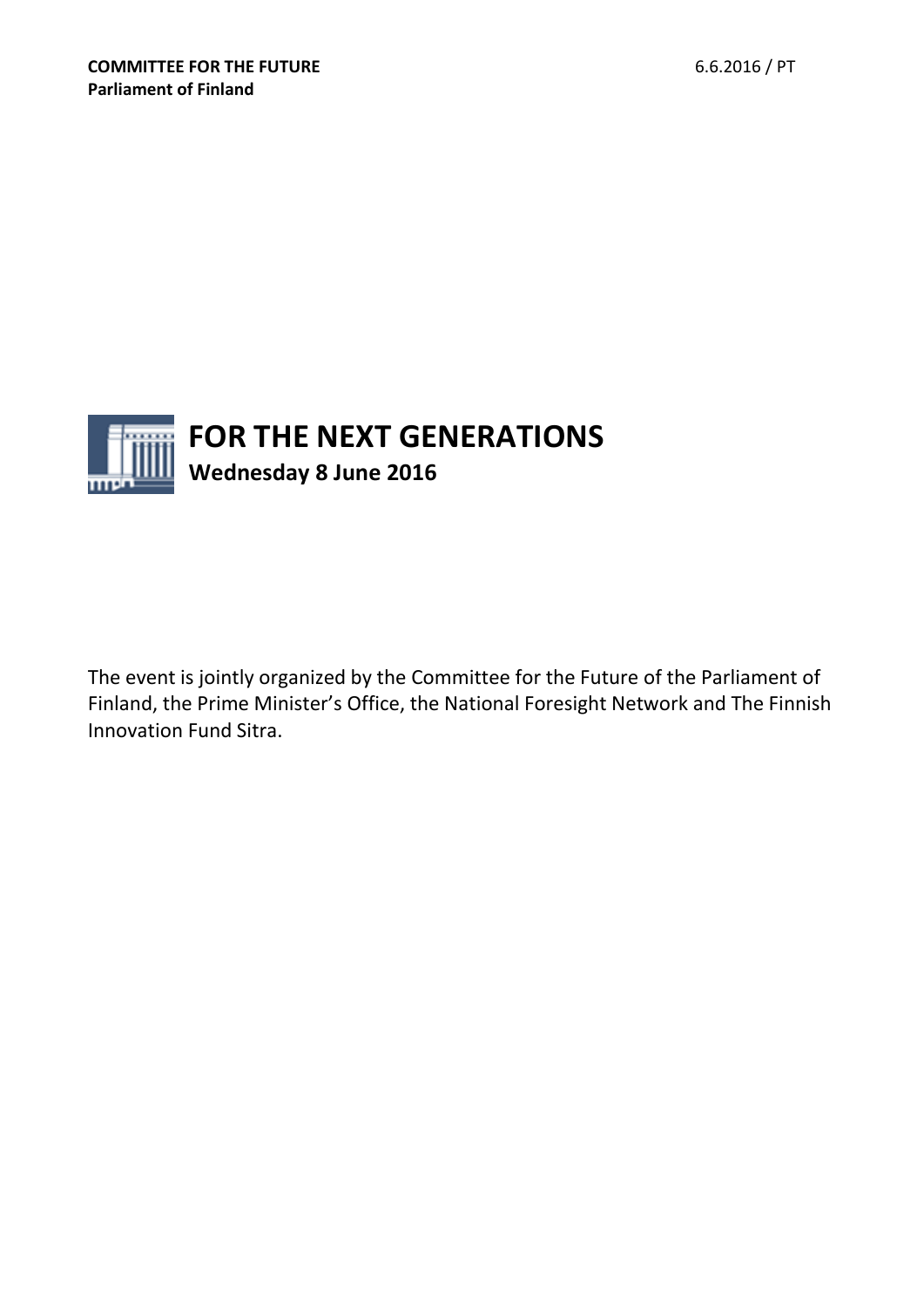Programme:

# **Part I PUBLIC HEARING**

| Time:  | $9.00 - 11.30$                                                                                 |
|--------|------------------------------------------------------------------------------------------------|
| Place: | Parliament of Finland, New Building Little Parliament Annex, Auditorium                        |
| Chair: | MP Carl Haglund, Chair of the Committee for the Future, the Finnish Parliament                 |
|        | MP Merja Mäkisalo-Ropponen, Vice Chair of the Committee for the Future, the Finnish Parliament |

The Hearing will be web-casted: <https://www.eduskunta.fi/FI/Sivut/Live.aspx>

| 8.30 – 9.00 Coffee and tea will be available outside the Auditorium |
|---------------------------------------------------------------------|
|---------------------------------------------------------------------|

| $9.00 - 9.05$  | Opening                                                                                             |
|----------------|-----------------------------------------------------------------------------------------------------|
|                | MP Carl Haglund, Chair of the Committee for the Future, the Finnish Parliament                      |
| $9.05 - 9.20$  | <b>Greetings</b>                                                                                    |
|                | MP Maria Lohela, Speaker of the Finnish Parliament                                                  |
| $9.20 - 9.30$  | <b>Experience and Visions</b>                                                                       |
|                | MP, Jean-Yves Le Déaut, Parliamentary Office for Evaluation of Scientific and Technological Options |
|                | (OPECST), the French Parliament                                                                     |
| $9.30 - 9.40$  | <b>Future Studies Network</b>                                                                       |
|                | Mr Erik Overland, Executive Board Member, World Future Studies Federation (WFSF), Norway            |
| $9.40 - 9.50$  | <b>Green Finance for the Future</b>                                                                 |
|                | Mr Zhang Hongli, Member of Committee of Population, Resources and Environment of the 12th           |
|                | CPPCC, Senior Executive Vice President of Industrial and Commercial Bank of China Limited           |
| $9.50 - 10.00$ | <b>Responsibility TO and Responsibility FOR the Future</b>                                          |
|                | Mr David Cope, Professor, Foundation Fellow, University of Cambridge (UK),                          |
|                | Former Head of Parliamentary Office of Science and Technology (POST), the British Parliament        |
|                | 10.00 - 10.10 Rights of Future Generations in Recent Case Law                                       |
|                | Mr Jan van de Venis, Human Rights Lawyer, Worldconnectors (Netherlands)                             |
|                | $10.10 - 10.20$ The Israeli Case - Lessons Learnt                                                   |
|                | Mr Shlomo Shoham, Judge (ret.) Former Commissioner for Future Generations,                          |
|                | the Israeli Parliament                                                                              |
|                | 10.20 - 10.30 Freedom of Conscience and its Protection for the Next Generations                     |
|                | Mrs Adina Portaru, Legal Counsel for Human Rights, ADF International (Belgium)                      |
|                | 10.30 - 10.40 Well-being of Future Generations Act 2015                                             |
|                | Mrs Sophie Howe, Future Generations Commissioner for Wales                                          |
|                | 10.40 - 10.50 Experiences of the Roundtable Secretariat and its Chances for Networking              |
|                | Mr Marcel Szabó, Ombudsman for Future Generations,                                                  |
|                | the Office of the Commissioner for Fundamental Rights (Hungary)                                     |
|                | 10.50 - 11.00 One of the Oldest State Future Institutions                                           |
|                | Mr André Knottnerus, Professor, Chairman of the Netherlands Scientific Council for Government       |
|                | Policy                                                                                              |
|                | 11.00 - 11.10 European Parliamentary Technology Assessment Network (EPTA),                          |
|                | Mr Michael Nentwich, Director of Institute of Technology Assessment (ITA/Vienna),                   |
|                | President of EPTA 2016                                                                              |

- 11.10 11.30 **Questions and Answers**
- *11.30 – 12.00 A light lunch will be served outside the Auditorium*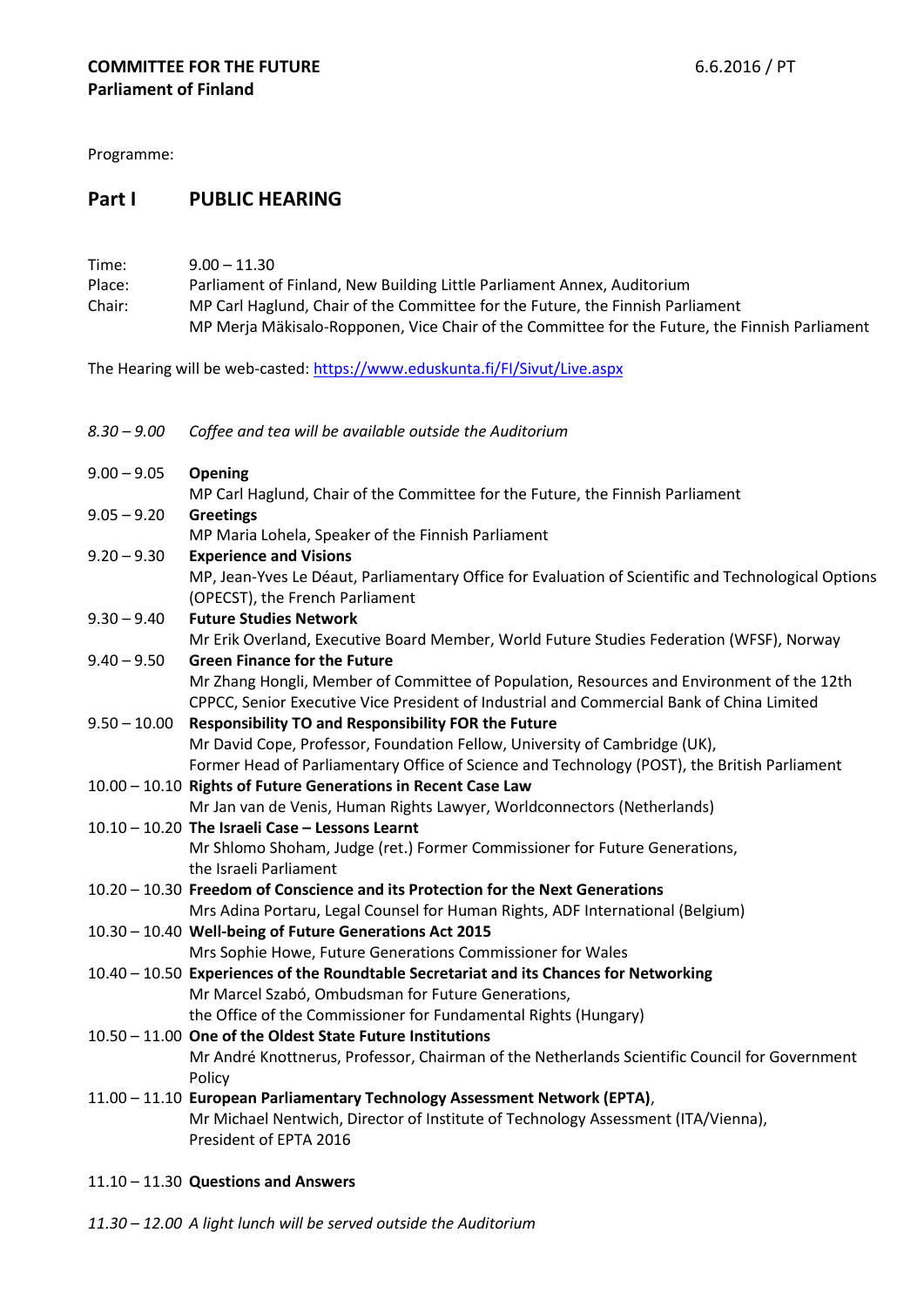# **Part II PUBLIC SEMINAR**

## **Different Futures, Policies, Policy-making Models, Methods**

Time: 12.00 – 14.00 Place: Parliament of Finland, New Building Little Parliament Annex, Auditorium Chairs: MP Merja Mäkisalo-Ropponen, Vice Chair of the Committee for the Future, the Finnish Parliament Mrs Taina Kulmala, Prime Minister's Office

The Seminar will be web-casted: <https://www.eduskunta.fi/FI/Sivut/Live.aspx>

|                             | $12.00 - 12.10$ Strategic Foresight                                                                  |
|-----------------------------|------------------------------------------------------------------------------------------------------|
|                             | Mrs Mathilde Mesnard, OECD                                                                           |
|                             | $12.10 - 12.20$ Future and Economics                                                                 |
|                             | Mr Aman Agarwal, Professor of Finance, Indian Institute of Finance                                   |
|                             | 12.20 - 12.30 Towards a Sustainable Development Strategy in Uruguay 2050                             |
|                             | Mrs Lucia Pittaluga, Deputy Director to the Planning Direction,                                      |
|                             | the Office of Budget and Planning (Uruguay)                                                          |
|                             | 12.30 - 12.40 A New Institution to Develop Long Term Strategies for the Financial                    |
|                             | <b>Market: the Swiss Case</b>                                                                        |
|                             | Mr. David Gerber, Secretary of the state-based Swiss Strategic Council for the future of the         |
|                             | financial market                                                                                     |
|                             | 12.40 - 12.50 Participative and Collaborative Policy Maturity Model: institutionalization Challenges |
|                             | Mrs Agne Paliokaite, Director of Visionary Analytics (Lithuania)                                     |
|                             | 12.50 - 13.00 Education on Parliamentary Democracy                                                   |
|                             | Mr Stanislav Caletka, Office of the Chamber of Deputies, Parliament of the Czech Republic            |
| $13.00 - 13.10$ The Sharing |                                                                                                      |
|                             | MP Anna Kontula, Committee for the Future, the Finnish Parliament                                    |
|                             | 13.10 - 13.20 Federal Institutions Shaping a Sustainable Future                                      |
|                             | Mr Robert Unteregger, Future Council Foundation (Switzerland)                                        |
|                             | 13.20 - 13.30 Participation - in particular the Role of Children and Young People on Advisory Panels |
|                             | Mrs Julia Pitts, The Future Generations Project (Australia)                                          |
|                             |                                                                                                      |

13.30 – 14.00 **Discussion**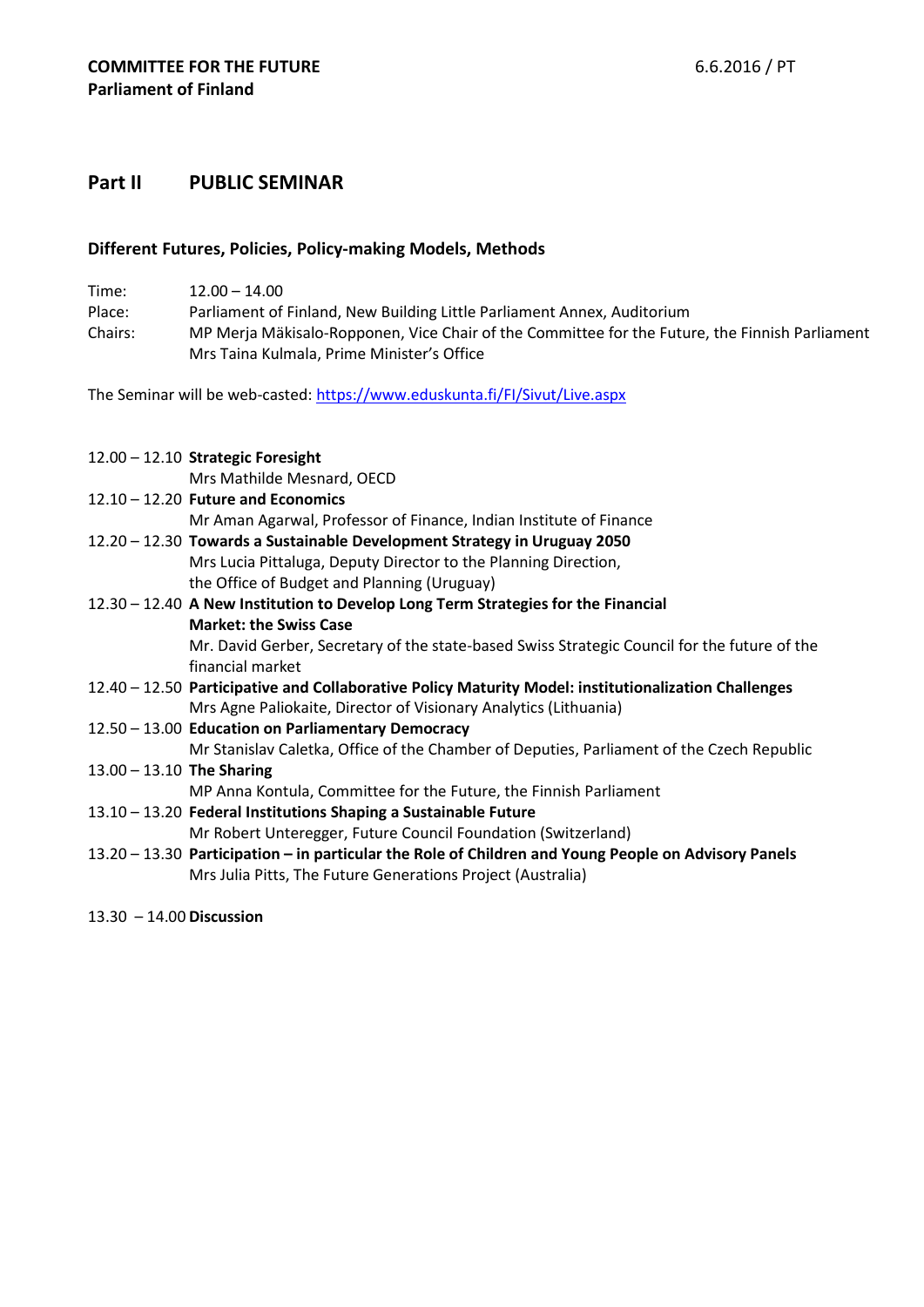# **Part III SPECIAL ISSUES in Sessions**

**Participants:** The following keynote and parallel sessions are open to all participants of For the Next Generations –event as well as to anyone interested.

#### **Keynote Future of Work**

*15.00* – *15.15 Opening Speech for all sessions will be held by the Prime Minister's Office*

## **Parallel Sessions**

## **Session 1 Radical Technologies and Technology Assessment (TA)**

| Time:  | $15.15 - 17.30$                                                     |
|--------|---------------------------------------------------------------------|
| Place: | Säätytalo, House of the Estates, Snellmaninkatu 9                   |
| Chair: | MP Ville Vähämäki, Committee for the Future, the Finnish Parliament |

#### **New Version of Radical Technology Assessment Model**

Technological Change 2013-2016: Preliminary investigation of the development of radical technologies after the 2013 review

#### **Welcome Words**

MP Ville Vähämäki

**The Technology Update and Assessment of the 2013 Radical Technology Inquirer (RTI) for Anticipation/ Evaluation of Technological Breakthroughs**

Mr Risto Linturi

**Opportunities for European Collaboration Based on RTI –model**

Mr Osmo Kuusi

#### **Comments and Discussion**

MP Paweł Pudłowski, Chairman of the Committee of Digital Affairs, Innovation and New Technologies, the Polish Parliament

Mrs Ira van Keulen and Mrs Rosanne Edelenbosch, Rathenau Institute/ Netherlands

Mr Michael Nentwich, President of EPTA 2016, Director of Institute of Technology Assessment (ITA/Vienna)

Mr Eero Paloheimo, emeritus 1. Chair of the Committee for the Future 1991 – 1993

Mrs Hebakova Lenka, Project manager Technology Centre ASCR (Czech Republic)

## **Session 2 Future of Education and Learning**

Time: 15.15 – 17.30

Place: Säätytalo, House of the Estates, Snellmaninkatu 9

Chair: Mrs Elina Kiiski-Kataja, Finnish Innovation Fund Sitra

#### **Speakers and themes:**

Professor Jouni Välijärvi, Director of the Institution of Educational Research: Pisa Results and the Future Perspective

Ms Maarit Korhonen, Teacher, Author of the book "Wake Up School"

Ms Jenna Lähdemäki, Sitra: Sustainability perspective and the Future of Education and Learning

Mr Aape Pohjavirta, CEO Funzi: Global Perspective for Exporting Education

Mr Arminas Varanauskas, Director of Knowledge Economy Forum (KEF, Lithuania)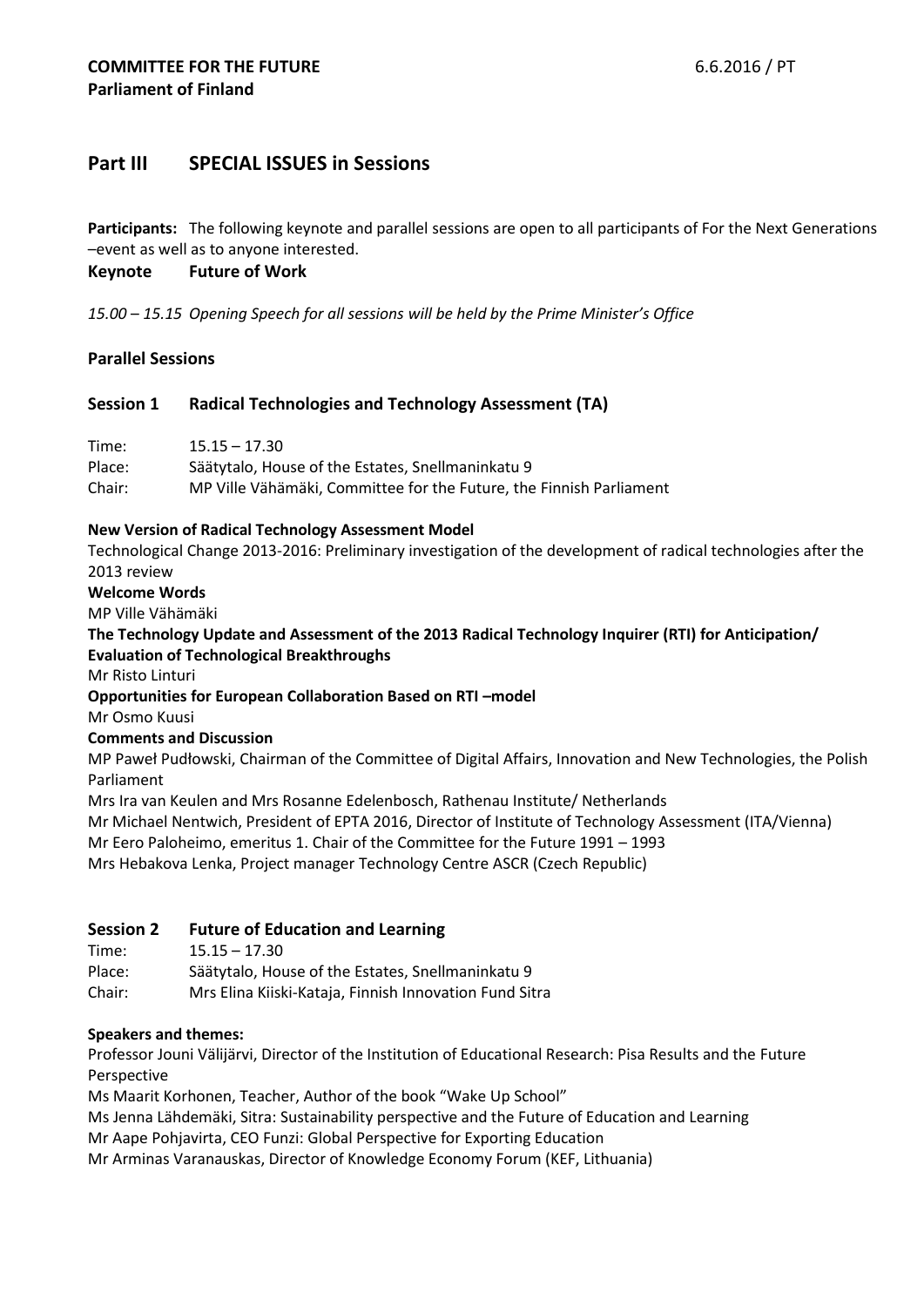# **Session 3 Welfare and Futures**

| Time:  | $15.15 - 17.30$                                                         |
|--------|-------------------------------------------------------------------------|
| Place: | Säätytalo, House of the Estates, Snellmaninkatu 9                       |
| Chair: | MP Sinuhe Wallinheimo, Committee for the Future, the Finnish Parliament |

## **Healthy Life and Futures**

MP Sinuhe Wallinheimo, Committee for the Future, the Finnish Parliament

## **Futures Studies and Foresight in Building Welfare**

Mr Juha Kaskinen, Director, PhD, Finland Futures Research Centre, University of Turku **Building a Better Future with More Equal Opportunities for All through High Quality Education - Finland University´s Case Sukma Teachers´s** Mr Pasi Kaskinen, Executive Vice President, Finland University Inc **Universities of Applied Sciences in the Finnish Education System - Are There Good Practices to be Applied in Development of the Indonesian Education System?** Mr Timo Juntunen, Director of Global Education Services, JAMK University of Applied Sciences **The Future of Education - Teachers for the Future - Case Brazil** Mrs Carita Prokki, Dr, Director, Business Operations, TAMK EDU, Tampere University of Applied Sciences

**Customer-Oriented, Intelligent Health and Welfare Services in the Future** Maaret Viskari, M.A., Manager, Global Education, Häme University of Applied Sciences (HAMK)

## **Special Guests**

Delegation from Regional Representative Council of the Republic of Indonesia

# **Session 4 Values and Politics**

| Time:  | $15.15 - 17.30$                                                 |
|--------|-----------------------------------------------------------------|
| Place: | Säätytalo, House of the Estates, Snellmaninkatu 9               |
| Chair: | MP Sari Tanus, Committee for the Future, the Finnish Parliament |
|        | Ambassador Pablo Sader, Embassy of Uruguay                      |

# **Does Personal Pain or Fear Determine Political Decisions?**

MP Sari Tanus, Committee for the Future, the Finnish Parliament

**Freedom of Conscience and its Protection for the Next Generations** Mrs Adina Portaru, Legal Counsel for Human Rights, ADF International (Belgium)

## **Political Decissions and Contradictions in Parents' and Educators' Values**

Tuulikki Tepora, Master of Arts (Education), Class Teacher

## **Questions, Answers and Comments with the Audience:**

- Who has the power/the right to speak in the name of/to/for/against next generations?
- Who, where and when is making a decision what is "life", "death" and "living"?
- What are rules of democracy/equality in using of the "vision power"?
- Is decision making too much believed to be based on facts and do we notice enough the power of manipulation of media etc.?
- Can for instance women in the name of all women/all the people neglect democracy/equality, the rights of others?